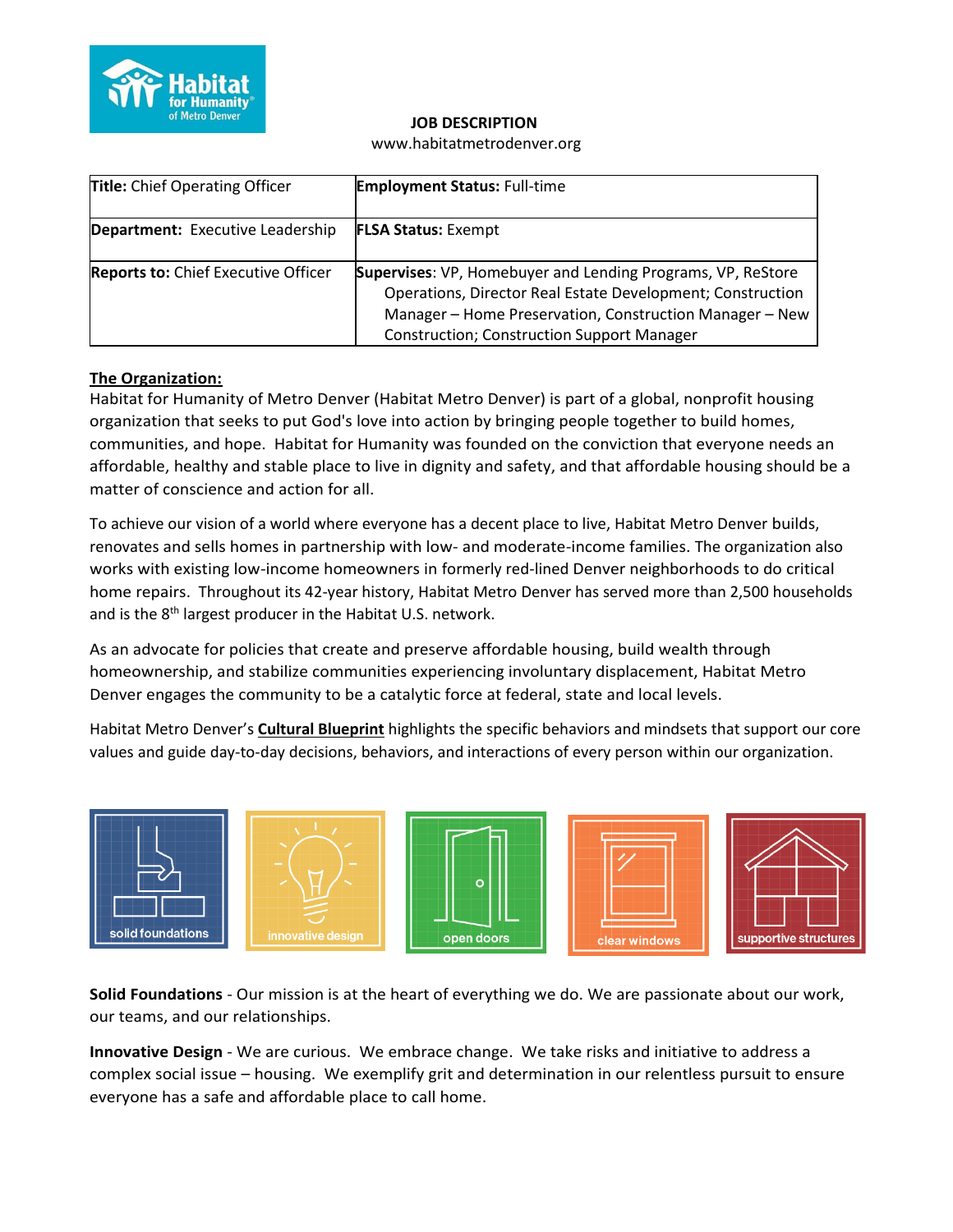**Open Doors** - We welcome everyone. We aspire to be an inclusive organization that celebrates one humanity – where equity, diversity and inclusion are at the core of every facet of our work.

**Clear Windows** - We approach everyone with kindness, clarity, and transparency. We champion authenticity, illuminate our strengths, and hold ourselves and others accountable.

**Supportive Structures** - We have each other's backs. We collaborate. Becoming better at what we do takes all of us. By building homes and life-changing careers, we make a transformational difference in our lives and the lives of others.

## **Position Overview**:

The Chief Operating Officer (COO) is responsible for leadership in a high-impact, equity-oriented organization and ensuring the alignment of the mission and program operations in a high-cost housing market. Specifically, the COO is charged with the development, execution, and evaluation of Habitat's program operations, including Real Estate Development, Construction, Homebuyer and Mortgage Services, Community Land Trust, and ReStores. This role reports to the CEO and is a critical member of the organization's Senior Leadership Team (SLT).

Working in close and continuous collaboration with the Chief Executive Officer (CEO) and SLT, the COO is responsible for driving the organizational goals, strategic and annual plans, and mission impact. The COO will lead a variety of interrelated business units to achieve the organization's mission, create a financially sustainable model for long term operations, and build the organization's capacity. Leading with the organization's mission principles and culture code as the guide, the COO will supervise the team leaders for Real Estate Development, Construction, Homebuyer and Lending Programs, and the Restores.

This position requires an executive leader who is passionate about Habitat's vision and mission, has experience leading diverse business units simultaneously, demonstrates a high level of emotional intelligence, operates comfortably in a dynamic, opportunity-driven culture, a talented people manager who excels at building relationships.

*The following reflects the organization's definition of essential functions for the job but does not restrict the tasks that may be assigned. Reasonable accommodations may be made to enable individuals with disabilities to perform essential job functions.*

# **Key Accountabilities:**

## *Strategic and Organizational Leadership*

- Provide effective, forward-thinking, and inspiring leadership across functional areas by being actively involved in all programs, developing broad and deep knowledge of core businesses, and nurturing a structure for empowered decision-making across teams.
- Build organizational and staff capacity, develop processes that ensure the organization runs smoothly and establish an environment that promotes teamwork across the diverse aspects of the organization's functions.
- Successfully lead organizational change across functions and serve as a catalyst for innovation, transparency, and continuous improvement for the organization.
- Work with CEO and SLT to develop long-term strategic plan for organization; oversee implementation of department goals and financial management.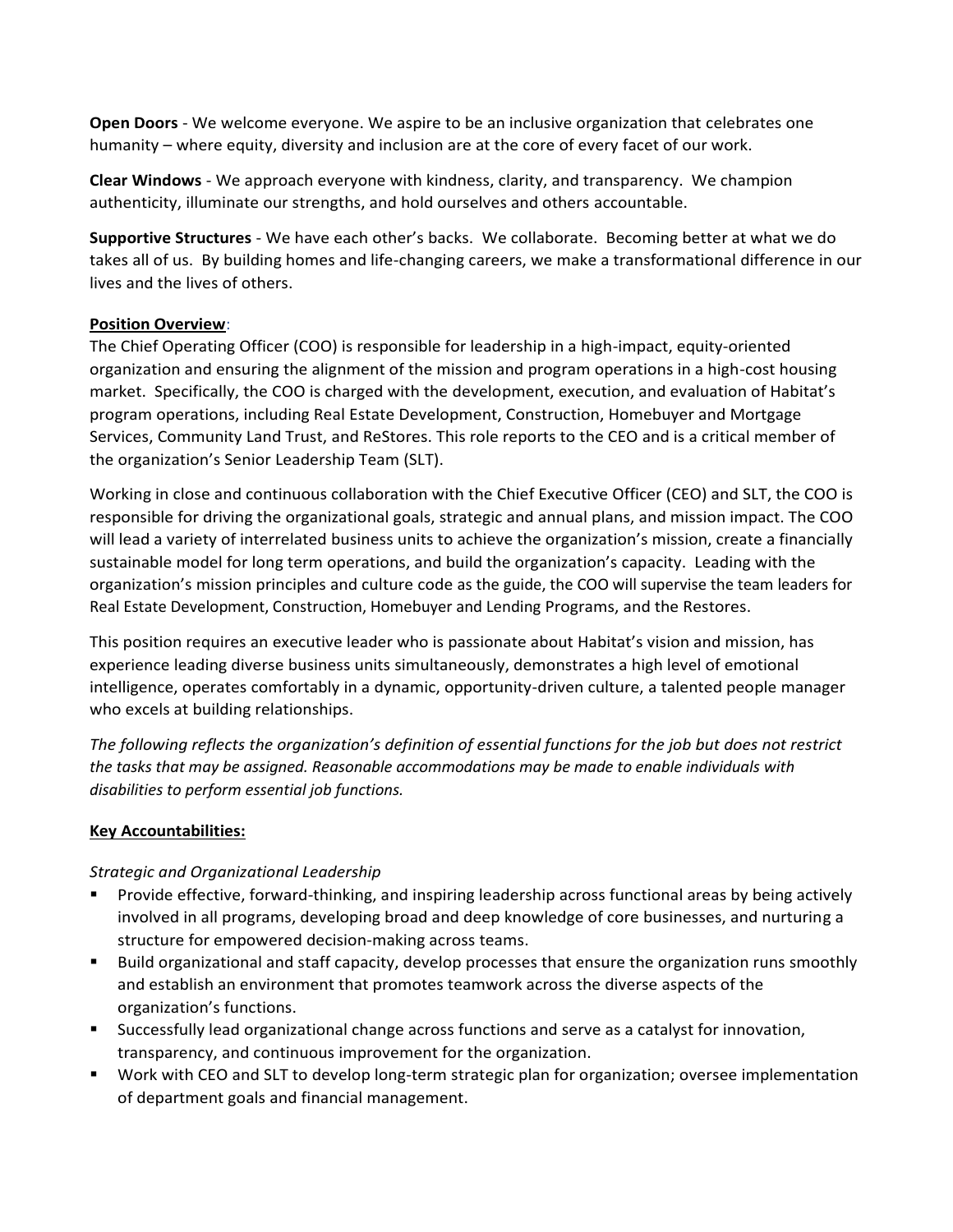- **E** Manage, develop, evaluate, and mentor staff; provide leadership and guidance in goal setting, problem solving, resource management and outcome achievement.
- Monitor, measure and report on operational issues, opportunities, plans and achievements to CEO and Board.
- In collaboration with senior leadership, ensure continued development, integration, and realization of the "Equity Strategic Roadmap" encompassing staff development, organizational infrastructure, culture, strategy, and community engagement.

## *Program Management*

- Responsible for all aspects of program operations including Homebuyer Services, Affordable Mortgage Solutions, Community Land Trust, Real Estate Development, Construction, and ReStores.
- Build capacity within the organization for increased housing production and mortgage originations, while maintaining a financially sustainable model.
- Execute fiscal year plan; hit production goals and budgets for housing programs and achieve revenue and net income goals for ReStores in a high-cost market.
- Coordinate activities to ensure transparency and collaboration between departments, appropriate communication, and efficient program delivery; anticipate future opportunities and market conditions.
- Assess and analyze risk associated with organizational strategies and growth opportunities.
- **■** Identify and initiate opportunities to reduce expenses, create increased operational efficiencies and leverage assets/resources to increase the organization's capacity for impact.
- **EXECT** Strengthen operational systems and processes to improve cross functional communication and decision making for current and future projects and growth strategies.
- Develop/refine, implement, and maintain a system for tracking and reporting on all aspects of operational processes and service programming.
- In collaboration with the SVP Finance and Administration ensure that accurate and consistent data collection and evaluation of programmatic efforts is a priority throughout the organization.
- Maintain a working knowledge of best practices and trends in the fields of affordable housing, residential construction, mortgage services, home improvement retail, and nonprofit management.
- Work with the Director of Real Estate Development to support additional production start-up, monitor progress, and create repeatable model for future.
- In collaboration with the VP of ReStore Operations, chart a long-term direction for the program including but not limited to additional stores, product acquisition, staff development, and new online selling marketplaces.
- Coordinate with the VP of Homebuyer and Lending programs to synergize operations, develop a coordinated post-close stewardship strategy, and ensure principles of equity and inclusion are imbedded throughout the design and execution of all facets of our homeowner, mortgage and community land trust operations.
- **E** Establish and maintain constructive and cooperative relationships with staff, peers, volunteers, vendors, consultants, and stakeholder groups.

## *People and Cultural Leadership*

- Enhance the organization's culture by reinforcing cultural values and the "Equity Strategic Roadmap" and champion the utilization of volunteers throughout the organization's programs.
- Work with SLT to build and foster a healthy, equitable, diverse, and inclusive culture.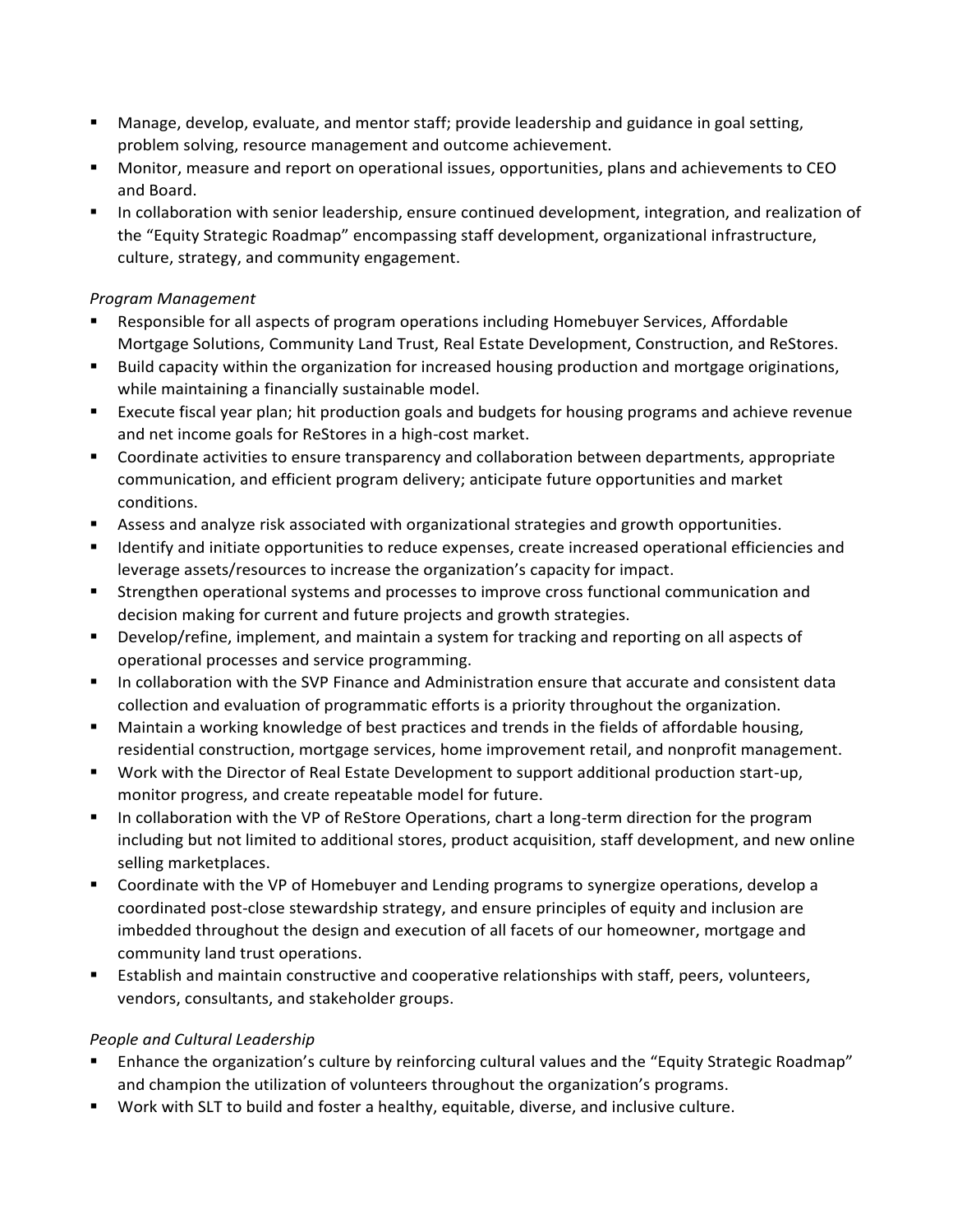- Lead, motivate and develop high performing teams across multiple programs and deepen cross functional understanding, communication, and workflow.
- Provide leadership and guidance in goal setting, problem solving, resource management and outcome achievement; work with teams to develop annual work plans and measurements for personnel accountability and program efficiencies.
- **•** Provide real-time, constructive feedback on staff's performance, encourage professional development, and identify career paths for team members.
- Identify ways to grow mission impact, monitor program activities for critical path processes and adapt to impacts of dynamic markets.

## **Candidate Profile**:

## *Professional Experience and Education:*

- **■** Minimum 10 years' experience achieving results in a complex multi-service nonprofit, small/medium size private sector organizations including construction and real estate, mortgage lending and/or social services and community development.
- 10+ years' experience leading motivated high performing individuals and teams in innovative, high-growth environments.
- Proven ability to balance leadership and management roles within a growing, dynamic organization; highly effective at change management.
- Ability to manage multiple projects across different business lines on time and within budget.
- **•** Demonstrated commitment to achieving outcomes related to equity, diversity, and inclusion internally and externally to Habitat.
- Extensive cross-departmental organizational leadership; extensive financial management and project management experience; experience creating annual operating plans and budgets that support strategic objectives.
- Ability to develop, understand and analyze financial statements and projections to support the organization's long-term planning.
- Demonstrated working knowledge of data analysis and decision-support metrics resulting in strategies/activities that lead to desired outcomes.
- Able to identify, evaluate, problem solve and provide direction towards problem resolution for individual and organization-wide issues, adept at conflict resolution.
- Superior mentoring, professional development, people management and leadership skills; evidence of leading change with positive outcomes; an inspiring team builder who engenders trust and builds commitment to goals and objectives.

## *Personal Attributes:*

- Passionate about the mission and vision of Habitat as a highly respected leader in affordable home ownership and community building.
- Visionary and forward facing; culturally competent; passionate about cultivating a healthy and positive workplace culture.
- Strong business acumen and ability to drive results; embraces change and strives for continuous improvement, establishes goals, ensures readiness of the team, and translates goals into action.
- Able to do private sector work through a social impact and equity lens; acceptance of and ability to work with and effectively communicate with diverse populations.